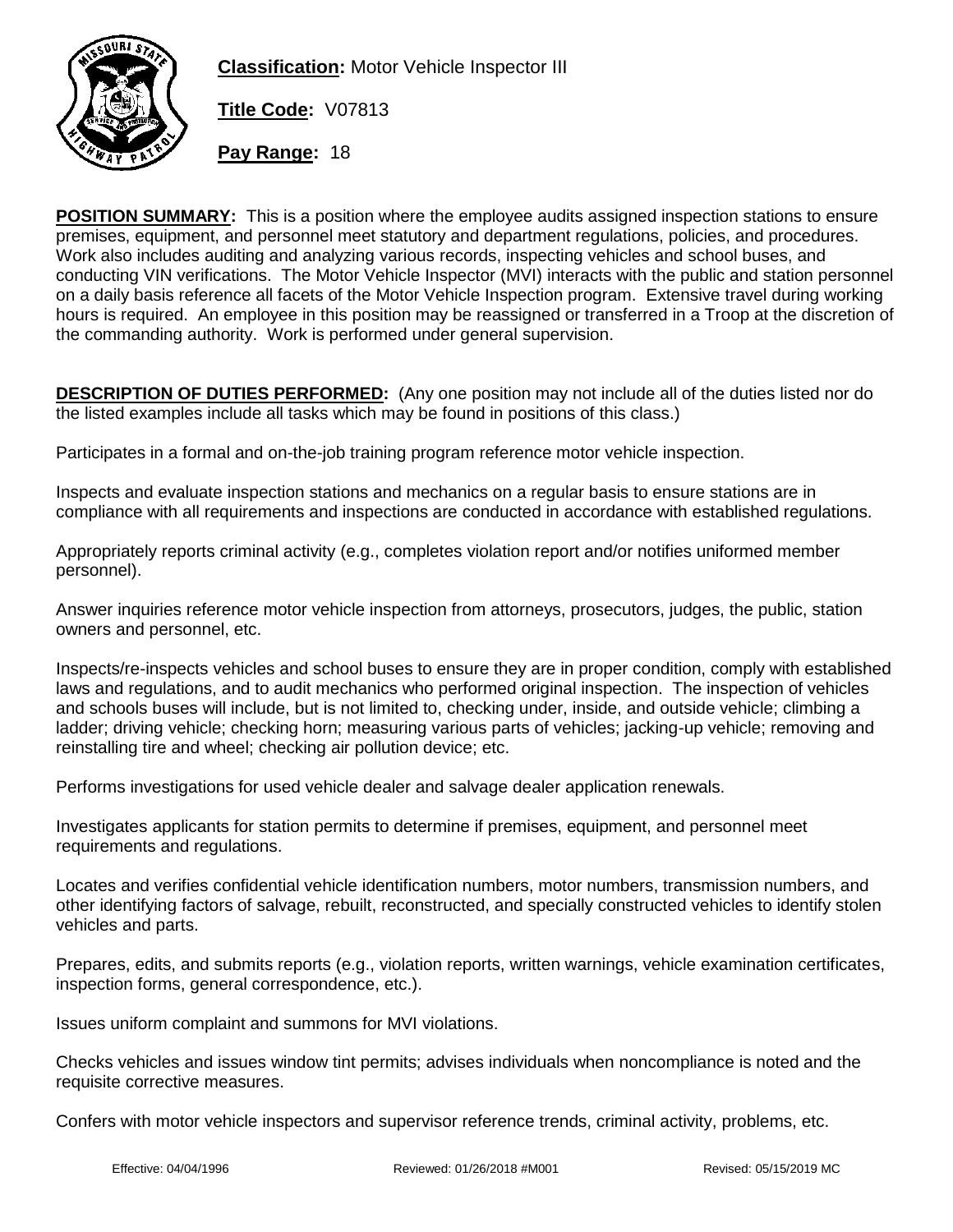# **Classification:** Motor Vehicle Inspector III **Classification:** Page 2

Issue uniform compliant and summons for MVI violations.

Performs undercover investigations of motor vehicle inspections and stations to determine criminal activity and/or violation of motor vehicle laws, rules, and regulations.

Testifies in court and at administrative hearings, as requested.

Interacts with the public on a daily basis reference all facets of motor vehicle inspection.

Operates standard office equipment (e.g., telephone, copier, adding machine, etc.).

Maintains appropriate logs, files, and records.

Studies standard operating procedures, rules, regulations, polices, publications, etc., reference motor vehicle inspection.

Performs job-related travel.

Performs other related work as assigned.

#### **REQUIRED KNOWLEDGE, SKILLS, AND ABILITIES:** Ability to participate in a formal and on-the-job training program.

Knowledge of the mechanics of vehicles and school buses necessary to conduct inspections.

Knowledge and practice of safety precautions and occupational hazards associated with vehicles and school buses.

Knowledge of identification and investigative techniques.

Knowledge of department and statutory policies, procedures, rules, and regulations reference motor vehicle inspection.

Ability to learn how to respond to inquiries.

Ability to use tools and equipment (e.g., mechanic hand tools, flashlight, mirrors, lug wrench, impact gun, jack, gauges, window tint meter, tape measure, sand paper, cleaning compound and rags, camera, etc.).

Ability to position self and equipment under, in, around, and over vehicles being inspected in a safe and proper manner.

Ability to interact with the public, station owners, and employees on a daily basis.

Ability to detect forged documents and altered identification numbers.

Ability to work in varying climatic conditions.

Ability to work long hours while standing without taking a break.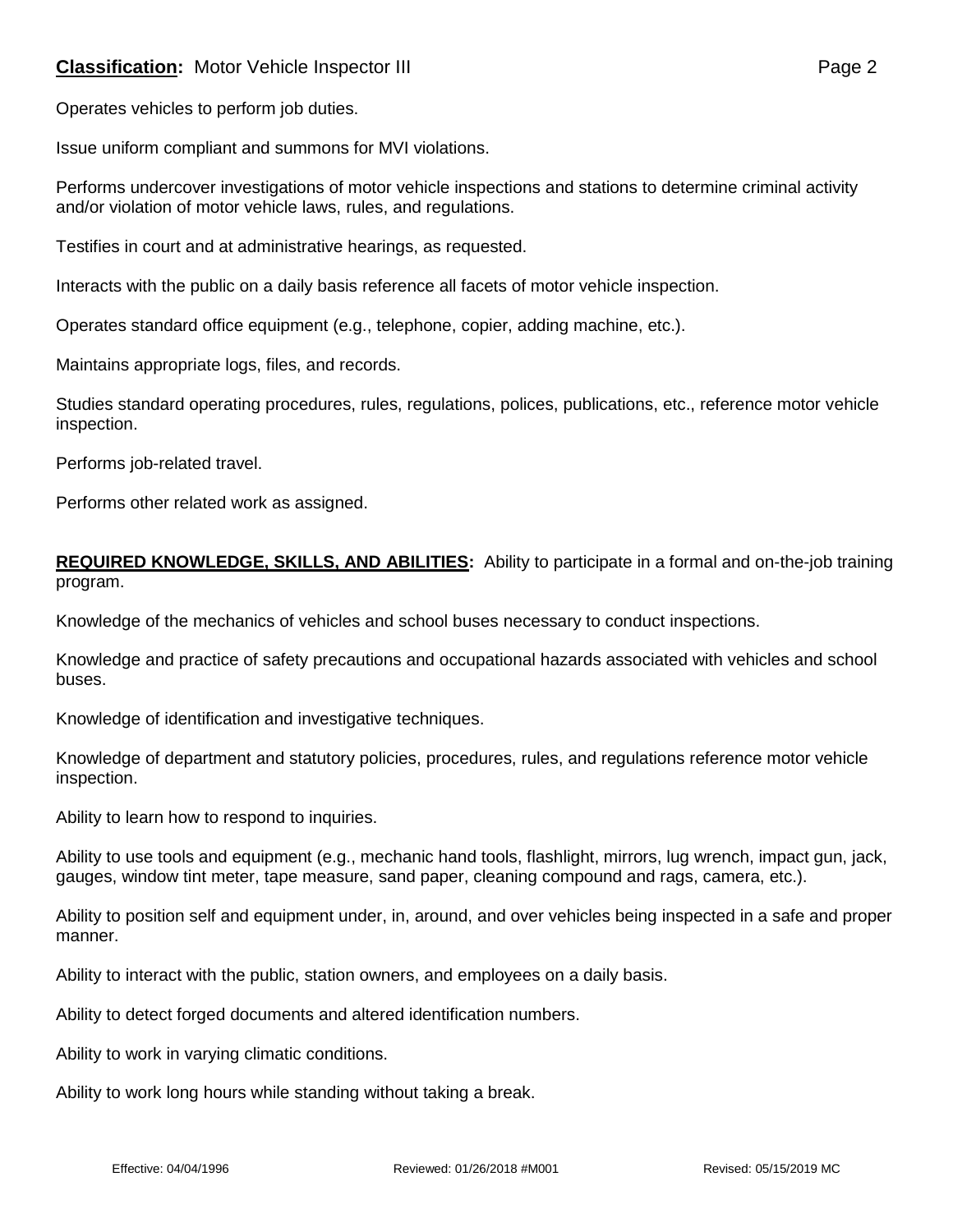# **Classification:** Motor Vehicle Inspector III **Classification:** Page 3

Ability to perform job-related travel.

Ability to operate a motor vehicle in accordance with Missouri State Highway Patrol policy and State of Missouri statutes.

Ability to detect deficiencies in vehicles and school buses and document same.

Ability to transport and operate an air jack and hydraulic floor jack to conduct school bus inspections.

Ability to operate standard office equipment as detailed in the description of duties.

Ability to learn how to prepare, edit, and submit reports.

Ability to maintain logs, files, and records.

Ability to study manuals, publications, etc.

Ability to testify in court and learn the role of an expert witness in legal proceedings.

Ability to handle restricted and confidential information in a professional manner and maintain the information as such.

Ability to communicate in English clearly and concisely, both orally and in writing.

Ability to establish and maintain harmonious working relations with others.

Ability to work with material that may be of a sexual nature relating to criminal activity (e.g., written material, photographs, and/or verbal language, etc.).

Ability to work hours as assigned.

**MINIMUM EXPERIENCE AND EDUCATION REQUIRED:** (The following represents the minimum qualifications used to accept applicants, provided that equivalent substitution will be permitted in case of deficiencies in either experience or education.)

Possess three years of experience as a Motor Vehicle Inspector (must have served at least two years as a Motor Vehicle Inspector II).

**NECESSARY SPECIAL REQUIREMENTS:** Must be at least twenty-one years of age at the time of employment.

Must possess and maintain a valid driver license.

Must be able to successfully complete the Basic Motor Vehicle Inspector's School as approved by the Superintendent of the Missouri State Highway Patrol.

Shall not have been convicted or have any indictment or information pending for any offense involving moral turpitude.